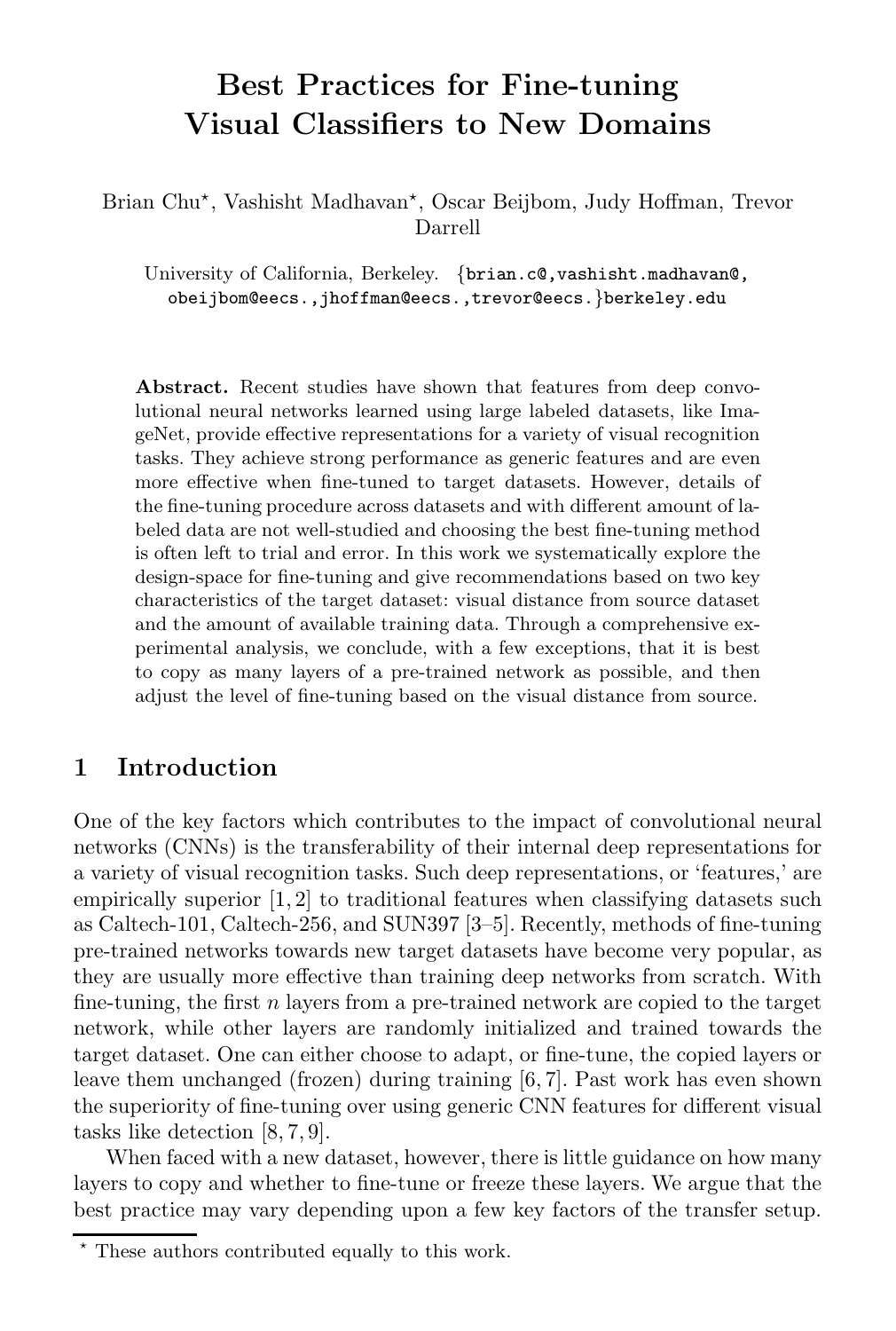As a result, we choose to analyze the performance of fine-tuning methods across seven target datasets, comparing these methods among two intrinsic properties of the datasets: difference from source dataset and the amount of available target training data. Through our analysis, we uncover the best training methods in each scenario and use the results to provide two main recommendations:

- 1. Copy all layers except the classification layer. This is often standard practice, though we are the first to provide comprehensive evidence across a variety of datasets and many different operating points of the amount of labeled data available in the target dataset.
- 2. Fine-tune the copied layers. We find that even with very few examples, fine-tuning is possible and beneficial. The exception being if the dataset distance is small and there is only a small amount of training data. In this case, freeze the copied layers.

### 2 Related Work

Although networks have been shown to increase in class and representation specificity from lower to higher layers [8, 6], for many datasets the best performance of generic AlexNet [10] features occurs at the third-to-last (fc6) [2], or secondto-last (fc7) fully-connected layer [1]. Moreover, Girshick et al.'s ablation studies found it is best to copy all layers from a network pre-trained on ImageNet and fine-tune these layers towards the PASCAL VOC detection task [7].

Yosinski et al. [6] varied the number of pre-trained layers copied and examined the target dataset accuracy for networks that were fine-tuned and frozen (unchanged). With the source dataset as one half of ImageNet's classes and the target dataset as the remaining half, Yosinski et al. found that fine-tuning was the optimal technique, with performance slightly improving as more layers were copied. When layers were frozen, they saw performance degrade as more layers were copied. However, Yosinski et al.'s work studied a target dataset that was virtually identical to the source dataset and had an extremely large number of samples (approximately 645,000). This directly motivates our broader analysis of target datasets of varying distances to the source dataset, and datasets with scarce and plentiful training data.

The need to characterize distance between source and target is further motivated by Azizpour et al. and Zhou et al., who both demonstrated substantial variation in the performance of generic features depending on the source dataset and qualitative characteristics of the target dataset  $[11, 9]$ . Zhou et al. specifically demonstrated that a CNN pre-trained on a scene dataset is superior to an ImageNet model when fine-tuned towards other scene datasets.

#### 3 Experiments

We follow the experimental setup used by Yosinski et al. [6]. Specifically we use the 8-layer Caffe implementation of AlexNet (CaffeNet), pre-trained on the entire ImageNet training set [12].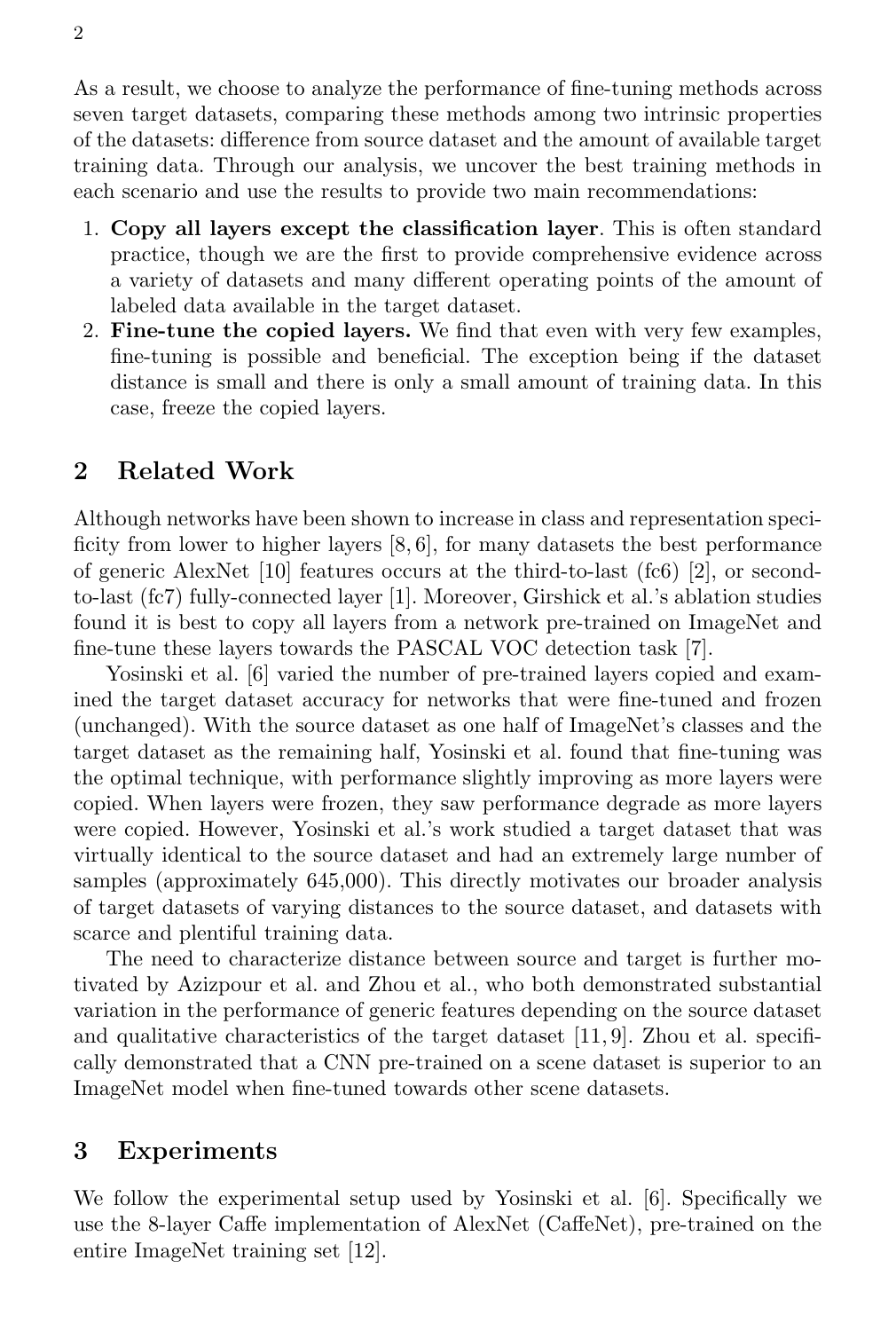We evaluate the performance of fine-tuning and freezing when adapting the pre-trained model to 6 target datasets. For each dataset, we define 3-4 dataset splits with a varying number of images per class, for a total of 23 dataset splits. We also define fixed validation and test sets which, due to different amounts of training data, differ in size between datasets. The splits are outlined in Table 1.

For each dataset split, we randomly initialize the top 1, 3, or 5 layers in the pre-trained model while copying the rest of the layers. Additionally, we either freeze the copied layers, setting the learning rate to 0, or fine-tune them, setting the learning rate to 0.2 times that of random initialization. We follow this procedure for all target datasets, resulting in 138 experiments. For notation,  $T(a-b)$  denotes that layers a-b are copied and fine-tuned, whereas  $F(a-b)$  denotes that layers a-b are copied and frozen.  $R(a-b)$  denotes that layers a-b are randomly initialized. For example,  $T(1-\gamma)R(8)$  denotes the experiment where we copy and fine-tune layers 1-7 and randomly initialize the final fully-connected layer, fc8.

Table 1. Properties of datasets and dataset splits. ∗ indicates we used the dataset's provided validation or test set as our test set.

| Dataset       | $\#$ Categories | Classification Task   | Val            | Test   | $#$ Images per Class<br>Train |
|---------------|-----------------|-----------------------|----------------|--------|-------------------------------|
| Caltech256    | 256             | Object                | 2              | 25     | 1, 10, 25, 53                 |
| <b>SUN397</b> | 397             | Scene                 | $\overline{2}$ | 25     | 1, 10, 50, 70                 |
| MITIndoor     | 67              | Scene                 | $\overline{2}$ | $\ast$ | 1, 10, 25, 75                 |
| $CUB-200$     | <b>200</b>      | Object (fine-grained) | 2              | $\ast$ | 5, 20, 35                     |
| Coral         | 9               | Coral                 | 50             | 300    | 10, 50, 200, 450              |
| Plankton      | 103             | Plankton              | 50             | 85     | 1, 10, 300, 550               |
| Yosinski      | 500             | Object                | 20             | $\ast$ | 1, 10, 25, 53, 120            |

We evaluated our experiments on 6 datasets: Caltech256, SUN397, MIT Indoor Scene Recognition (MITIndoor) [13], Caltech-UCSD-Birds-200 (CUB) [14], Moorea Labeled Corals (Coral) [15], and Imaging Flow Cytobot Data Plankton (Plankton) [16]. Properties of these datasets are summarized in Table 1. We only used 8 of the Coral categories and 34 of the Plankton categories in our experiments due to insufficient training data per class.

In addition to these 138 experiments, we chose to include an additional artificial dataset from Yosinksi et al. [6], denoted as Yosinski in Table 1. In their experiments, ImageNet is randomly split into two disjoint 500-category datasets (dataset 500A and dataset 500B) of roughly equal size (approximately 645,000 images). CaffeNet is pre-trained on dataset 500A, with the target as dataset 500B. We use this setup to analyze the case when datasets are essentially identical and also compare our results to theirs. We use the same experiment setups as before for an additional 40 experiments.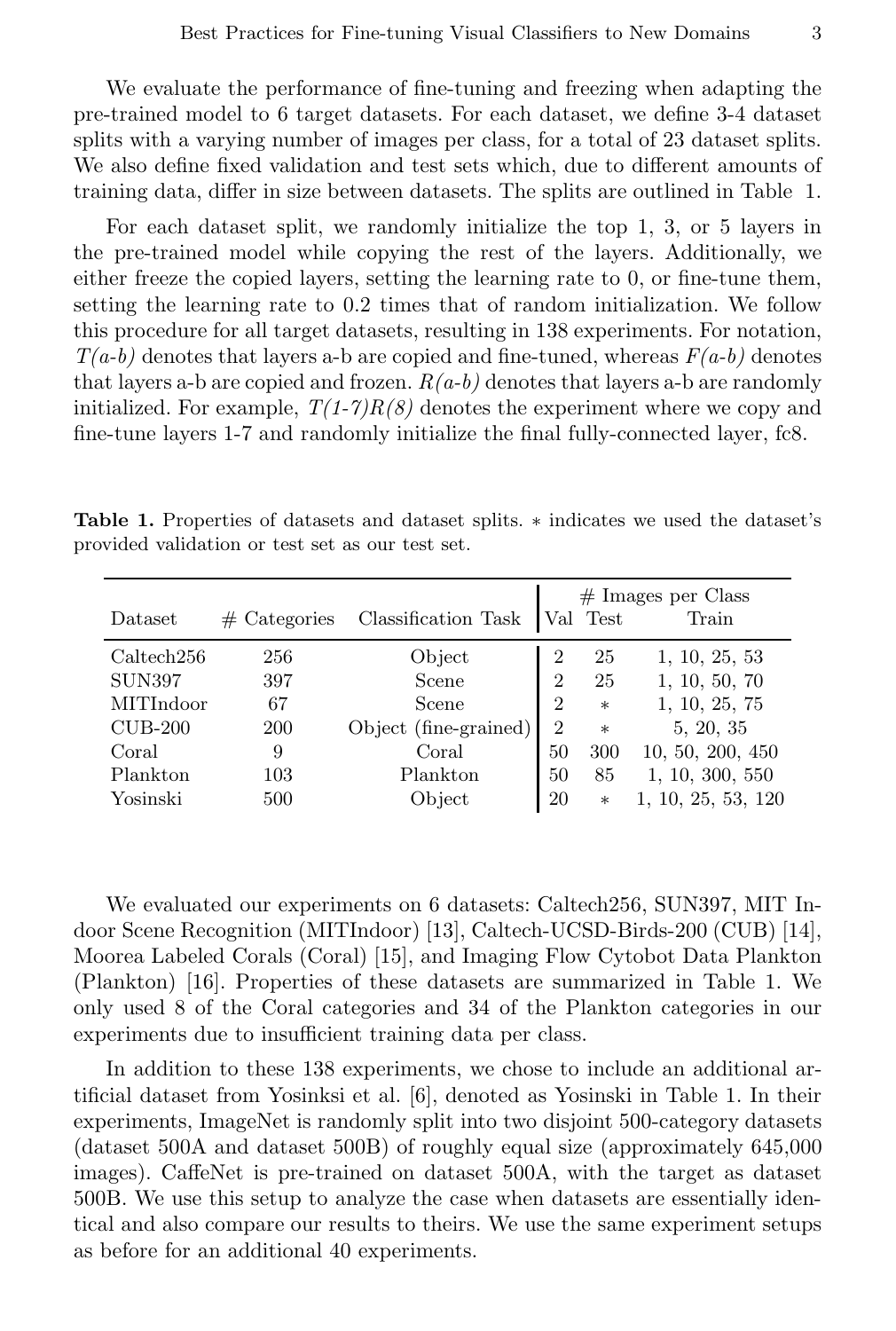#### 3.1 Difference from Source

To measure the difference between the source and target datasets, we compute the cosine distance,  $1 - \frac{\mu_s^T \mu_t}{\|\mu_s\|_{\mathcal{S}}\|\mu_t}$  $\frac{\mu_s}{||\mu_s||_2||\mu_t||_2}$ , between the mean fc7 responses of the source,  $\mu_s$ , and target,  $\mu_t$ , datasets. Although not a formal distance measure due to its violation of the triangle inequality, cosine distance effectively measures the similarity of two vectors, which in our case measures the similarity of two datasets. In Table 2, we compare the cosine distance to other metrics such as MMD between source and target dataset in fc7 feature space which, when using a linear kernel, is equivalent to the Euclidean distance between the means of the fc7 responses. We also consider the accuracy of two classifiers trained to distinguish between datasets: a linear SVM in fc7 feature space and a small CNN model used by Krizhevsky for CIFAR-10 classification in pixel space [17]. This approach was recently used to minimize domain difference for adaptation [18–20]. When generating fc7 responses, we use CaffeNet pre-trained on the source dataset: this source dataset is ImageNet for all datasets setups except Yosinski, where source is 500A.

| Dataset       | Cosine distance | - MMD | Linear SVM | CNN   |
|---------------|-----------------|-------|------------|-------|
| Yosinski      | 0.003           | 2.3   | 57.3%      | 51.0% |
| Caltech-256   | 0.071           | 10.6  | 71.4%      | 69.0% |
| <b>SUN397</b> | 0.194           | 17.8  | 81.5%      | 76.4% |
| MIT-Indoor    | 0.307           | 23.9  | $90.0\%$   | 84.5% |
| $CUB-200$     | 0.358           | 37.2  | 92.9%      | 86.5% |
| Coral         | 0.455           | 38.7  | 97.3%      | 99.4% |
| Plankton      | 0.534           | 39.1  | 97.2%      | 99.7% |

Table 2. Distance between source and target dataset. For Yosinski, source is dataset 500A and target is dataset 500B. For others, source is ImageNet and target is listed.

Although these metrics differ in the distances between entries, they yield the same ordering. This suggests that the other metrics are viable substitutes for cosine distance, yet we settle on cosine distance because its computation does not require training a classifier and because it is bounded between 0 and 1.

#### 4 Results

In this analysis we will refer to a low source-target distance as a cosine distance of between 0-0.2, a medium distance as  $0.2$ -0.4, and a high distance as  $0.4$ -1. We will refer to a *low* amount of target data as 1-20 images per class, a medium amount as 21-99 images per class, and a large amount as 100 or more images per class. All raw experimental results can be found in Fig. 3 in the Appendix.

We begin by studying whether random initialization or initializing with copied parameters yields higher performance across a variety of dataset shifts.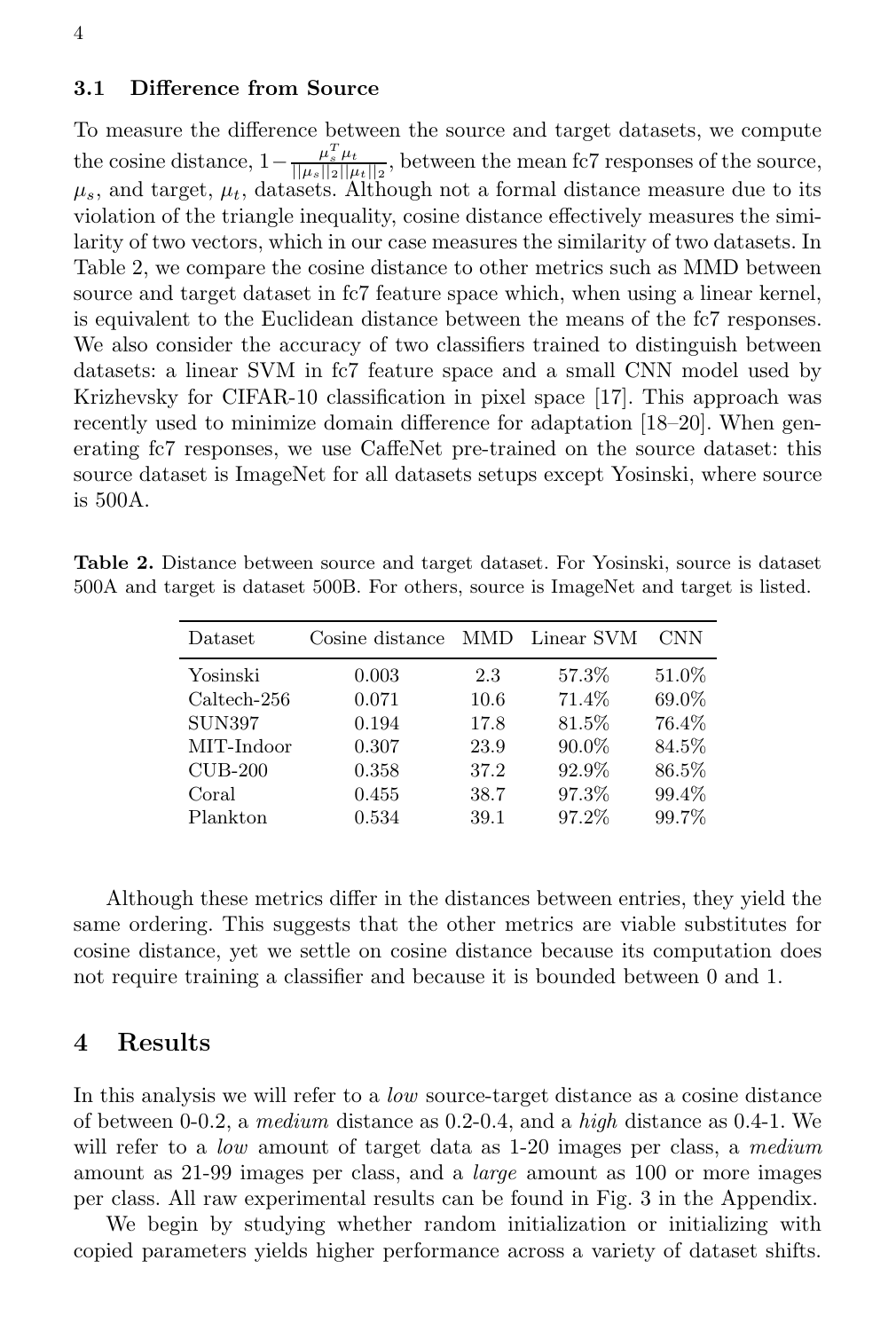

Fig. 1. Top: Ratio between accuracy for  $R(8)$  and accuracy for  $R(6-8)$ . Bottom: Ratio between  $R(8)$  and  $R(4-8)$ . Each point represents a pair of experiments with other conditions fixed. At Left are fine-tune  $(T)$  experiments only, at Right are freeze  $(F)$ experiments only. Values above 1.0 imply copying is better than random initialization. Values below 1.0 imply copying is worse. Trend lines are averages.

To do this, we hold all parameters of a particular experiment fixed except for whether certain layers are randomly initialized or copied. The results across all experiments are shown in Fig. 1, where the ratio of performance between copying and randomly initializing layers is indicated. Here, we found that randomly initializing layers beyond the necessary fc8 layer almost always degrades performance (all numbers across experiments are  $> 1$ ). The notable exception being when source and target datasets have high difference and there are a large number of labeled target examples available for fine-tuning. In this setting randomly initializing offers a stronger benefit when the lowest layers are frozen during the final training step, but marginal or no improvement over copying when all layers are fine-tuned. Therefore, we conclude that copying all but the last layer of the network is generally the best practice for fine-tuning to a new dataset.

Our finding of copying all but the last layer is in direct contrast with Yosinski et al., who showed that copying fewer layers is better when freezing [6]. The contrasting results are easily explained by the much larger amounts of data used in that study, whereas we seek to analyze scenarios in which large amounts of data are not available: the largest amount of data we use for the Yosinski target dataset is 120 images/class (60,000 images). Clearly, there is an inflection point between 60,000 and approximately 645,000 training examples where it no longer becomes beneficial to copy more layers when freezing. For the remainder of our analysis, we follow our first finding to copy all parameters from the initial source network and therefore choose between  $F(1-\gamma)R(8)$  and  $T(1-\gamma)R(8)$ . We present our recommendations in Table 3 and discuss evidence from our experiments next.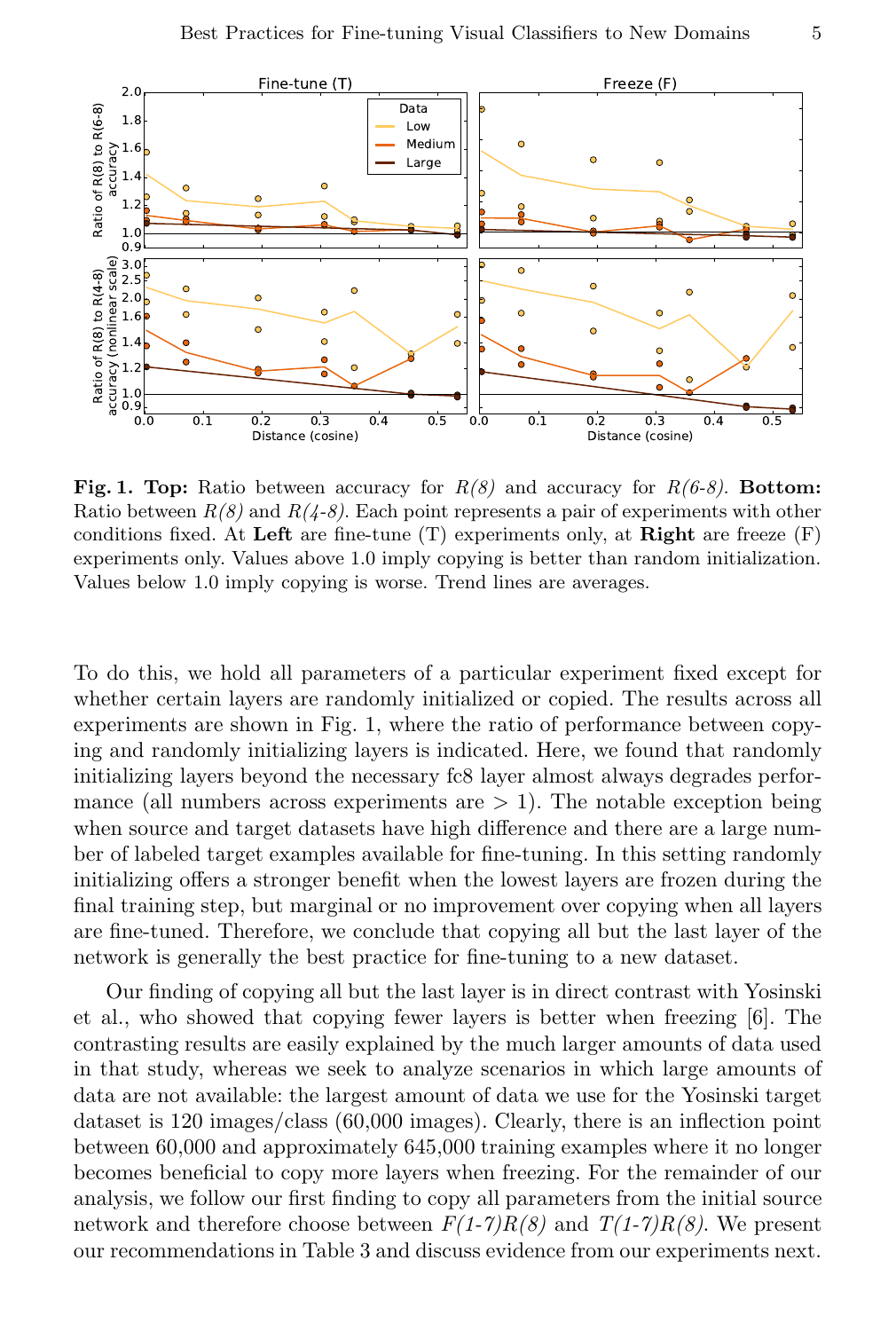|                                                            |               | Images per Class                |                    |           |  |
|------------------------------------------------------------|---------------|---------------------------------|--------------------|-----------|--|
|                                                            |               | $L(1-20)$                       | $M(21-99)$         | H (> 100) |  |
| Cosine<br>$\begin{array}{c} \mathrm{Distance} \end{array}$ | L $(0.0-0.2)$ | Freeze                          | Try Freeze or Tune | Tune      |  |
|                                                            |               | $M(0.2-0.4)$ Try Freeze or Tune | Tune               | Tune      |  |
|                                                            |               | $H(0.4-1.0)$ Try Freeze or Tune | Tune               | Tune      |  |

Table 3. Best practices for adapting pre-trained networks where all but the last layer are copied. We compare freezing  $(F(1-7)R(8))$  against fine-tuning  $(T(1-7)R(8))$ .



Fig. 2. Ratio between accuracy when fine-tuning and accuracy when freezing, measured across pairs of experiments with other conditions fixed. Only showing  $R(8)$  experiments. Values above 1.0 imply fine-tuning is better. Values below 1.0 imply freezing is better. Left examines the effect of data on this ratio. The dotted line denotes large amounts of data. Right examines the effect of source-target distance on this ratio. Trend lines are averages.

Fig. 2 (left) shows that with a large amount of target data, fine-tuning is always best, fitting our intuition that more data reduces overfitting. But Fig. 2 (right) shows that when there is a low or medium amount of training data, the distance between source and target plays a more important role. Broadly, as distance increases, fine-tuning improves relative to freezing, supporting the notion that learned features are less transferable to distant datasets. At one end, in the low data and low distance setting, freezing outperforms fine-tuning. At the other end, in the medium data and medium-to-high distance setting, fine-tuning outperforms freezing.

The inflection point occurs in settings where (1) target data is low and distance is medium or high, or (2) target data is moderate and distance is low. Here there is no consistent winner between fine-tuning and freezing. In these situations we recommend trying both fine-tuned and frozen networks. An additional consideration, though not shown in the figure, is that fine-tuned models generally take more time to train - one might choose a preferred training technique based on preference towards training speed or accuracy.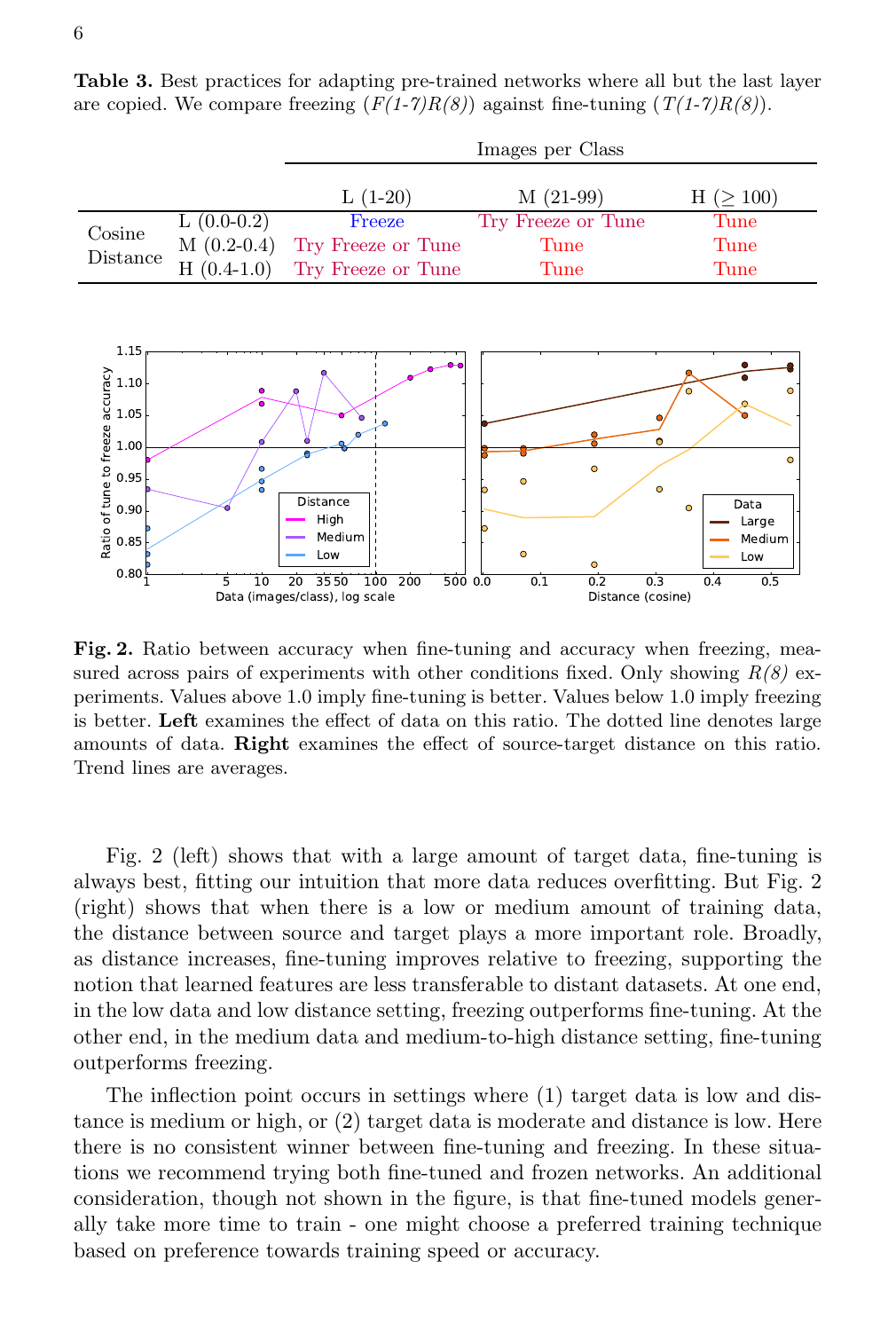## References

- 1. Zeiler, M.D., Fergus, R.: Visualizing and understanding convolutional networks. In: Proceedings of the European Conference on Computer Vision (ECCV). (2014)
- 2. Donahue, J., Jia, Y., Vinyals, O., Hoffman, J., Zhang, N., Tzeng, E., Darrell, T.: Decaf: A deep convolutional activation feature for generic visual recognition. In: International Conference in Machine Learning (ICML). (2014)
- 3. Fei-Fei, L., Fergus, R., Perona, P.: Learning generative visual models from few training examples: An incremental bayesian approach tested on 101 object categories. Comput. Vis. Image Underst. (April 2007)
- 4. Griffin, G., Holub, A., Perona, P.: Caltech-256 object category dataset. Technical Report 7694, California Institute of Technology (2007)
- 5. Xiao, J., Hays, J., Ehinger, K.A., Oliva, A., Torralba, A.: Sun database: Largescale scene recognition from abbey to zoo. In: Proceedings of the IEEE Conference on Computer Vision and Pattern Recognition (CVPR). (2010)
- 6. Yosinski, J., Clune, J., Bengio, Y., Lipson, H.: How transferable are features in deep neural networks? In: Advances in Neural Information Processing Systems (NIPS). (2014)
- 7. Girshick, R., Donahue, J., Darrell, T., Malik, J.: Rich feature hierarchies for accurate object detection and semantic segmentation. In: Proceedings of the IEEE Conference on Computer Vision and Pattern Recognition (CVPR). (2014)
- 8. Agrawal, P., Girshick, R., Malik, J.: Analyzing the performance of multilayer neural networks for object recognition. In: Proceedings of the European Conference on Computer Vision (ECCV). (2014)
- 9. Zhou, B., Lapedriza, A., Xiao, J., Torralba, A., Oliva, A.: Learning deep features for scene recognition using places database. In: Advances in Neural Information Processing Systems (NIPS). (2014)
- 10. Krizhevsky, A., Sutskever, I., Hinton, G.E.: Imagenet classification with deep convolutional neural networks. In: Advances in Neural Information Processing Systems (NIPS). (2012)
- 11. Azizpour, H., Razavian, A., Sullivan, J., Maki, A., Carlsson, S.: Factors of transferability for a generic convnet representation. IEEE Transactions on Pattern Analysis and Machine Intelligence (2015)
- 12. Jia, Y., Shelhamer, E., Donahue, J., Karayev, S., Long, J., Girshick, R., Guadarrama, S., Darrell, T.: Caffe: Convolutional architecture for fast feature embedding. arXiv preprint arXiv:1408.5093 (2014)
- 13. Quattoni, A., Torralba, A.: Recognizing indoor scenes. In: Proceedings of the IEEE Conference on Computer Vision and Pattern Recognition (CVPR). (2009)
- 14. Wah, C., Branson, S., Welinder, P., Perona, P., Belongie, S.: The Caltech-UCSD Birds-200-2011 Dataset. Technical Report CNS-TR-2011-001, California Institute of Technology (2011)
- 15. Beijbom, O., Edmunds, P.J., Kline, D.I., Mitchell, B.G., Kriegman, D.: Automated annotation of coral reef survey images. In: Proceedings of the IEEE Conference on Computer Vision and Pattern Recognition (CVPR). (2012)
- 16. Orenstein, E.C., Beijbom, O., Peacock, E.E., Sosik, H.M.: Whoi-plankton- A large scale fine grained visual recognition benchmark dataset for plankton classification. CoRR abs/1510.00745 (2015)
- 17. Krizhevsky, A.: Learning multiple layers of features from tiny images. Technical report (2009)